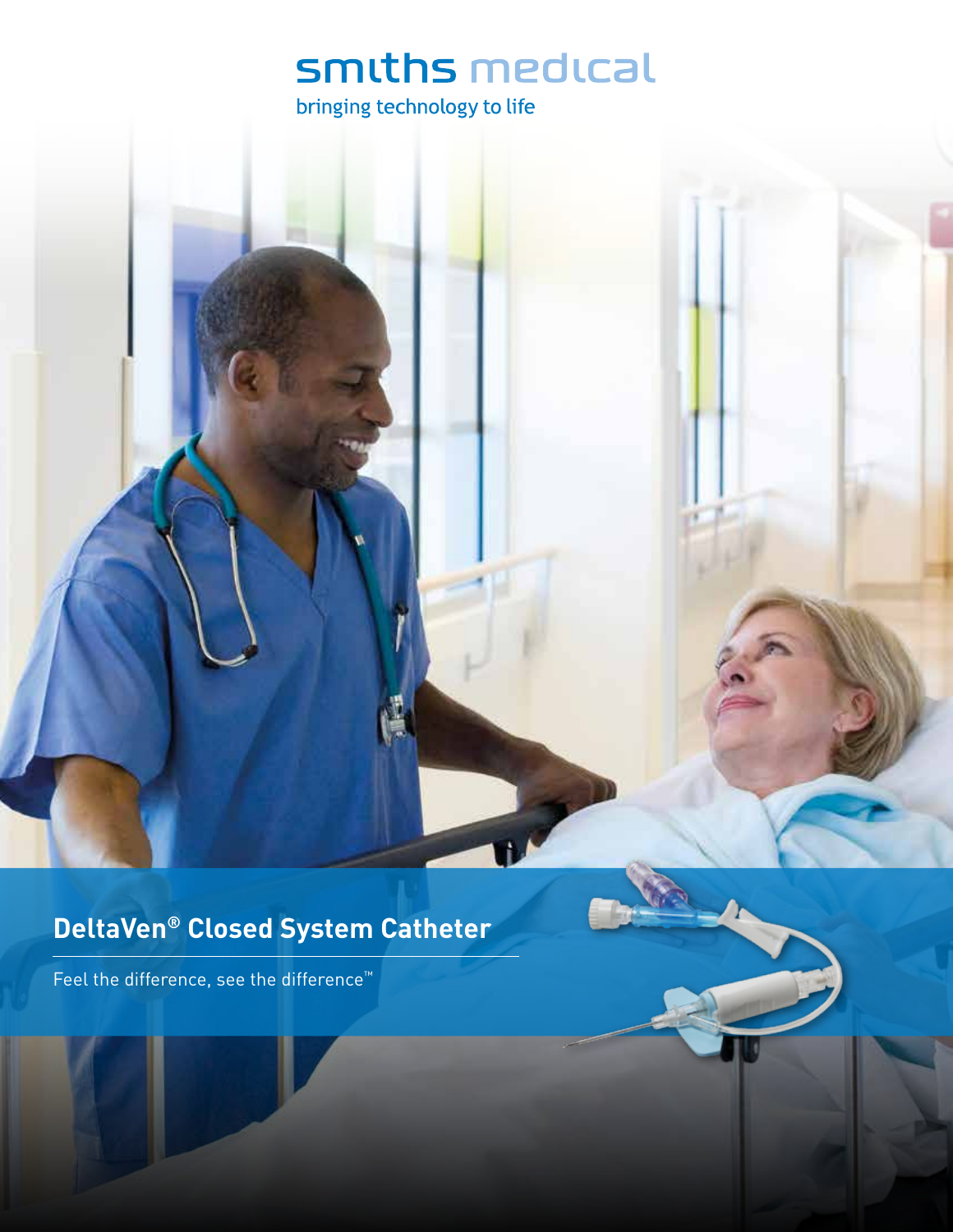# **FEEL THE DIFFERENCE, SEE THE DIFFERENCE™**

FEEL THE INSERTION OF A CLOSED SYSTEM CATHETER WITH EASY THREADING.

SEE THE FULL RANGE OF CONFIGURATIONS AND GAUGE SIZES TO MEET YOUR NEEDS.



disconnections and reconnections



DeltaVen<sup>®</sup> helps meet INS recommendations to "select the smallest gauge<sup>2</sup> peripheral catheter that will accommodate the prescribed therapy and patient need" with sizes ranging from 16-26G and lengths from 3/4" to 1 3/4".

### **The Right Sized Catheter For Your Patient**

THREE CONFIGURATIONS TO MEET YOUR **HOSPITAL'S CURRENT** GUIDELINES







#### REFERENCES:

- 1. Gonzalez Lopez JL, et al., Indwell times, complications and costs of open vs closed safety peripheral intravenous catheters: a randomized study, Journal of Hospital Infection (2013), http://dx.doi.org/10.1016/j.jhin.2013.10.008
- 2. INS Standards. Vol. 39, #1S, P.S51, Practice Criteria, 1.B